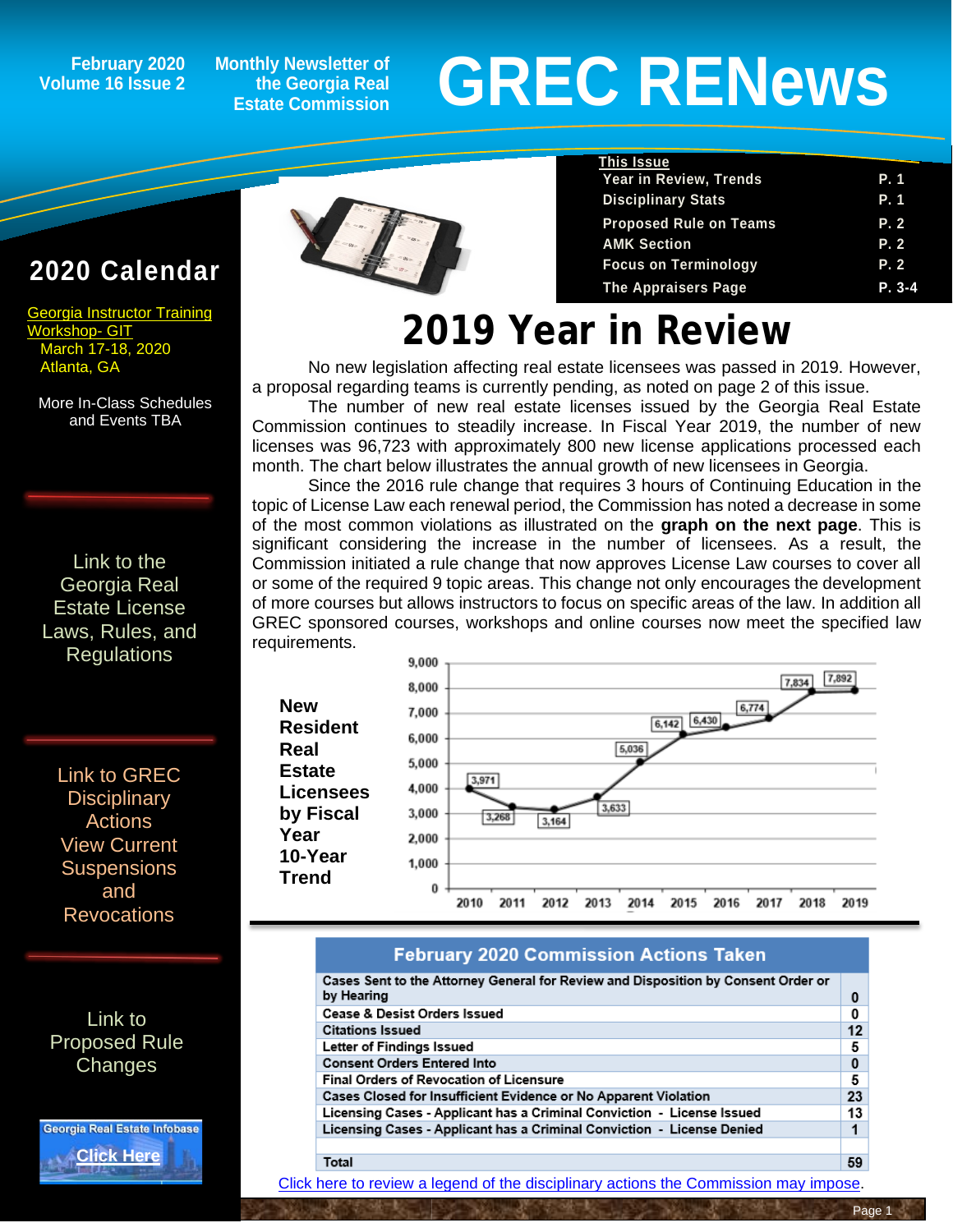## **Trend of Disciplinary Actions**



- $\overline{\smile}$  License Law
- $\checkmark$  [Continuing Ed](https://www.jmre.com/enroll12.ASP?schoolid=19)
- $\checkmark$  [Instructor CE](https://www.jmre.com/enroll12.ASP?schoolid=19)
- $\times$  3 [9 Hours CE](https://www.jmre.com/enroll12.ASP?schoolid=19)
- 1. [Being a Broker](https://www.jmre.com/enroll12.ASP?schoolid=19)  [and Staying Out of](https://www.jmre.com/enroll12.ASP?schoolid=19)  **[Trouble](https://www.jmre.com/enroll12.ASP?schoolid=19)**
- 2. [Avoiding Trust](https://www.jmre.com/enroll12.ASP?schoolid=19)  [Account Trouble](https://www.jmre.com/enroll12.ASP?schoolid=19)
- 3. [Practicing Real](https://www.jmre.com/enroll12.ASP?schoolid=19)  [Estate & Staying](https://www.jmre.com/enroll12.ASP?schoolid=19)  [Out of Trouble](https://www.jmre.com/enroll12.ASP?schoolid=19)

[Click Here to Enroll](https://www.jmre.com/enroll12.ASP?schoolid=19) [\\$10 Each](https://www.jmre.com/enroll12.ASP?schoolid=19)

> To sign up to receive the GREC **RENewsletter** [Click Here](https://www.grec.state.ga.us/about/subscribe.html)

[Submit a](http://www.jmre.com/grecrenewscomments2014.htm)  [Comment or](http://www.jmre.com/grecrenewscomments2014.htm)  [suggestion](http://www.jmre.com/grecrenewscomments2014.htm)  [Click Here](http://www.jmre.com/grecrenewscomments2014.htm)

#### **Georgia Real Estate Commission** Suite 1000

International Tower 229 Peachtree Street NE Atlanta, GA 30303-1605 Phone 404-656-3916



### Propose Rule Change on Teams

On December 11, 2019, the Georgia Real Estate Commission posted a Notice of Intent to Adopt Proposed Amendments to the Georgia Real Estate Commission Rules. There are 2 proposed amendments regarding Teams and Advertising Teams. The complete Notice and documents can be reviewed from the Georgia Real Estate Commission web site or at this link [Notice of Intent regarding Teams.](http://grec.state.ga.us/PDFS/About/NOTICE%20OF%20INTENT%20-%20Teams%20%20520-1-.02%20Definitions%20and%20520-1-.09%20Advertising%20%20%20for%20GREC%20website%20%2012%2011%2019.pdf)

The proposed rule amendments will be considered for adoption by the Commission at its meeting on March 11, 2020, at 9:30 a.m. For additional information regarding submitting comments, refer to the full **Notice at this link**.

## **Absolutely Must Know Section**



When giving an opinion of value on a property to obtain a listing, the license must conduct adequate research on the subject and similar properties to give an accurate valuation. The licensees or any brokerage company must be careful not to indicate that the property could absolutely be re-sold for a profit.

Violation: 43-40-25 (25)

Having demonstrated incompetency to act as a real estate licensee in such manner as to safeguard the interest of the public or any other conduct whether of the same or a different character than heretofore specified which constitutes dishonest dealing.

Violation: 43-40-25 (10) Guaranteeing or authorizing any person to guarantee future profits [which may result from the](http://grec.state.ga.us/about/relaw.html)  resale of real property.

### *Focus on Terminology: "iBuyers"*

The introduction of iBuyers into the residential real estate market by such companies as Knock, Offerpad, Opendoor, Zillow, Redfin, and others can impact many aspects of the industry. The valuation of real estate is impacted as referenced in the article on page 4 of this issue in the **Appraiser Page** section.

Not only are the valuation and marketing of properties affected, but the involvement of real estate licensees as listing agents also changes in these transactions. Most of the companies use AVM or automated valuation models and may not even actually see the property before making an offer.

Page 2 Many of these companies make money on the transaction fees charged in the purchase and sale of the property, not necessarily on the profit from a later sale. Although iBuyers may be changing or affecting the number of listed properties, this trend could be an opportunity for the service-oriented real estate licensee. Giving a field evaluation of a property and visiting and developing a rapport with the parties involved can go a long way to obtaining and selling listings. Historically, real estate brokerage is a service industry, not strictly a transactional business. The advent of new business models in real estate may provide opportunities for those service-oriented professionals.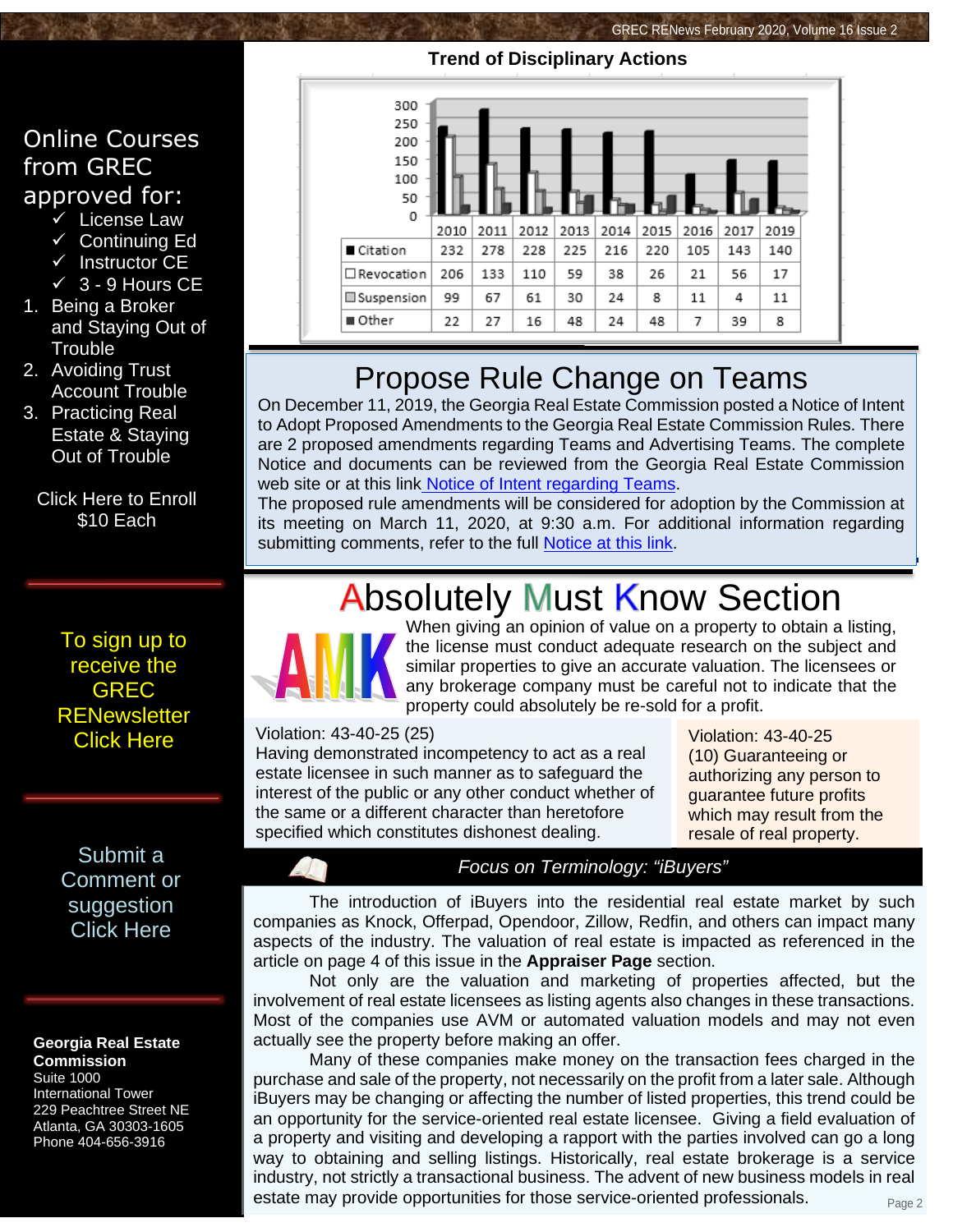

## **The Appraisers Page**

1 **Georgia Real Estate Appraisers Board February 2020**

### **Useful Links**:

[GREAB](http://www.grec.state.ga.us/about/greab.html) [Web Site](http://www.grec.state.ga.us/about/greab.html)

**════════════**<br>════════════════════

**FAQ's**

### **By: D. Scott Murphy, SRA & E. Grant Murphy**

[Appraisal Act](http://www.grec.state.ga.us/about/appraisersact.html)

**════════════**<br>════════════════════

**GREAB Disciplinary [Sanctions](http://www.grec.state.ga.us/about/apprsanctions.html)** 

**════════════**<br>════════════════════

**Can I choose the appraiser to appraise my home?** Yes & No. If you would like to have your home appraised for personal reasons such as a pre-listing, estate planning, tax appeal, etc – you are free to engage an appraiser of your choosing. However, if you are getting a loan the lender is required to engage the appraiser. This is done by random assignment from an approved panel of appraisers or through an Appraisal Management Company (AMC). Either method is supposed to match your appraisal assignment with an appraiser who is qualified to appraise your home and one who has local knowledge of the market.

If I do not agree with the results of the appraisal, what recourse do I have? If you have hired the appraiser yourself, you can certainly speak with the appraiser, point out any errors or discrepancies and provide additional data and support for your opinion of value. If that does not produce satisfactory results you can obtain a second opinion. Appraisals are confidential and the appraiser will have only shared the report of your home with you unless you stipulated otherwise. You also are under no requirement to disclose that you have had an appraisal completed on your home if you were to list the home for sale. A subsequent appraiser will not have any access to any reports completed on your home.

If the appraisal was done for a lender, contact your loan officer and find out the procedure for a *reconsideration of value*. **Do not contact the appraiser directly**. While it might seem as though you hired the appraiser because you paid for the appraisal, the appraiser was actually hired by the lender and can only speak to the lender regarding the appraisal results. All lenders will allow you to submit in writing any errors or discrepancies and provide additional data and support for your opinion of value. Each may have a slightly different procedure or form that is required. Keep in mind that the lender will be looking for you to provide additional sales which have generally sold within the past year and are within one mile of the subject property. These are not mandatory requirements but the more recent the sale and the closer in proximity the better.

The next step is for the underwriter to review your request. If it has merit the information will be passed along to the appraiser for consideration. If that does not produce satisfactory results it is very unlikely the lender will be able to order a second appraisal. Another possible option would be able to apply for a loan with a second lender who will order their own appraisal report (there are some limitations and restrictions with FHA and VA loans).

*How long is an appraisal good for?* There is no specific expiration date to an appraisal. Some say it is good only for the date it was produced. Appraisers can not predict the future; there could be changes in the economy, changes in interest rates; there could be sales which have a positive impact on your value and sales which have a negative impact on value. From a lender's perspective, an appraisal is allowed to be used up 120 days from the date it was performed. This may vary based on loan product and by lender.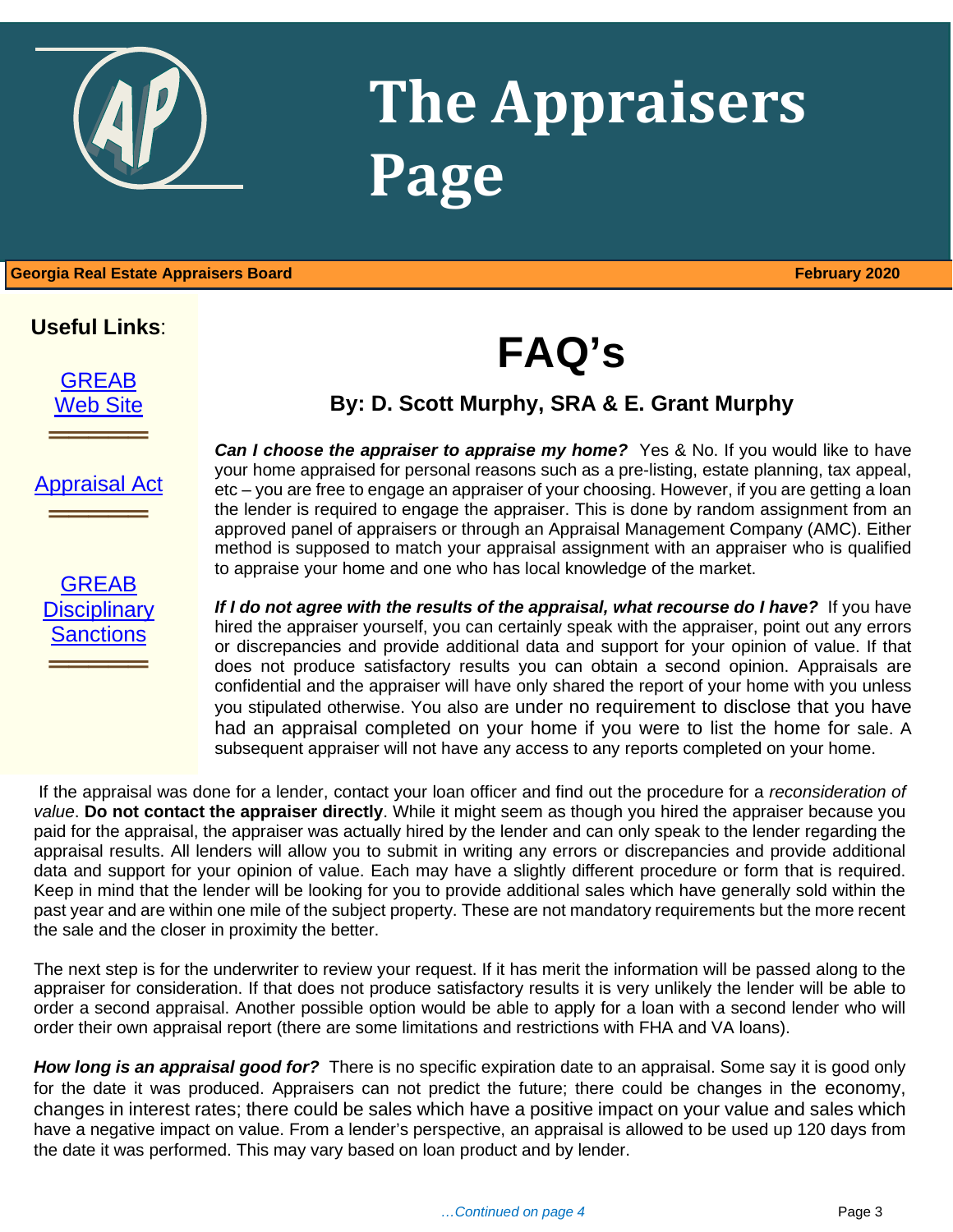## **The Appraisers Page**

#### **Georgia Real Estate Appraisers Board February 2020**

**Useful Links**:

**[GREAB](http://www.grec.state.ga.us/about/greab.html) [Web Site](http://www.grec.state.ga.us/about/greab.html)** 

**═══════════**<br>═══════════════════

**FAQ's**

### **By: D. Scott Murphy, SRA & E. Grant Murphy**

[Appraisal Act](http://www.grec.state.ga.us/about/appraisersact.html)

**═══════════**<br>═══════════════════



*How far can an appraiser go for comparable sales?* There is no specific limit to the distance an appraiser can go to find comparable sales. Nor is an appraiser required to stay in the subject subdivision for comparable sales. The key term here is *comparable*  sales. It is preferable to stay in the subject subdivision but if all sales in the subdivision are exhausted (used in the report or disqualified based on condition, size, style or other factors making them not comparable to the subject) than the appraiser must expand the distance parameter. The generally excepted norm is one mile but there is no rule stating the appraiser can not exceed one mile. He must look for *comparable* sales which are most similar in location, style, size, condition, quality, etc. In areas where the school district is very important to buyers – this would be a critical search parameter. If the subject property were lakefront then features such as water depth, view, topography, etc become more important. Finding comparables is always a juggling act between proximity, major home features and date of sale.

The appraiser must always prove that the sales used were not only the most similar sales but the best sales available at the time of the appraisal.

*I have a client who needs to know the value of her home eight years ago, at the time of her husband's death – is this possible?*Yes, given there is sufficient data available for the time period requested. The further back in time the more difficult the assignment. I always advise that all real estate holdings be valued at the time of a death of a property owner. It is much easier, and less costly, to appraise a property now than to have to do a retrospective valuation in the future.

When we do a retrospective appraisal, we need to make certain assumptions based on the condition, quality and existence of amenities at the time of valuation. This is called an Extraordinary Assumption. Unless instructed otherwise, we would make the Extraordinary Assumption that the subject was in similar condition on the date of valuation as it was on our date of inspection.

*I have heard about these buyers called iBuyers – what are they exactly and how are they impacting the market?* An iBuyer is no different than an investor who is willing to pay you cash for your home. Investors paying cash have been around forever, what makes these buyers different is that they are generally large corporations, who will buy virtually any home for the right price. They tend to focus on homes under \$400,000 and are not necessarily looking to get the home at a tremendous discount. Cash buyers of the past would typically look for homes in a specific area and homes which required repairs. They would purchase the property well under market value, repair the home and "flip" it for a profit. iBuyers make the majority of their profit from the fees they charge. Their angle is that they can buy your home without you having to prepare it for showings, close on your schedule and they will take it in as-is condition. They prefer to get it below market value, and many will make minor improvements to the home and then list if for sale. Fees can range from 6-15% depending on a number of factors. It is important to read the entire agreement and calculate your net sales price.